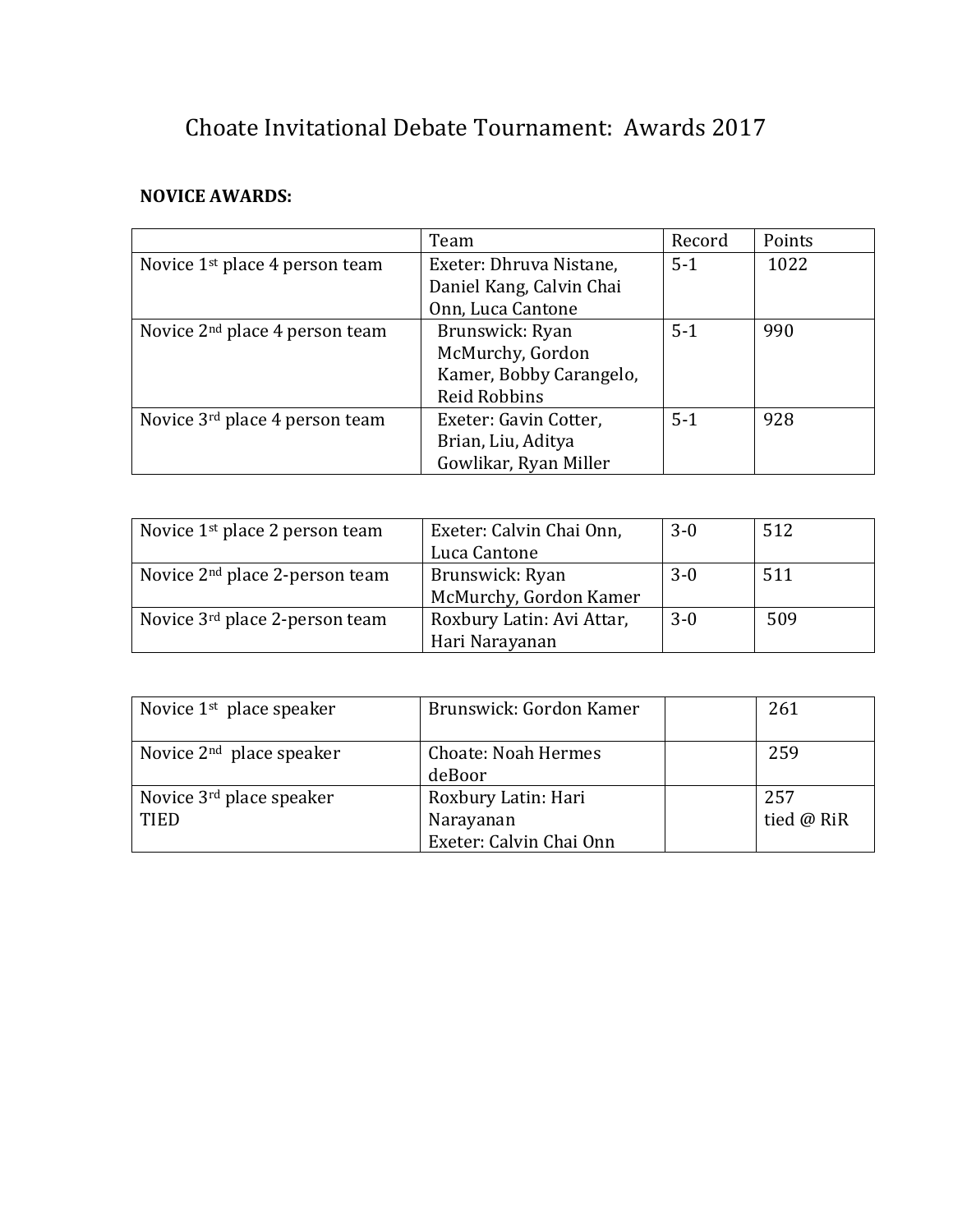## Choate Invitational Debate Tournament: Awards 2017

## **ADVANCED AWARDS:**

|                                  | Team                     | Record  | Points |
|----------------------------------|--------------------------|---------|--------|
| Advanced 1st place 4 person team | Roxbury Latin: Josh      | $5-1$   | 1045   |
|                                  | Winograd, siva Emani,    |         |        |
|                                  | Andrew Steinberg, Quinn  |         |        |
|                                  | Eben                     |         |        |
| Advanced 2nd place 4 person team | Choate: Leland Ben, Baji | $5-1$   | 1040   |
|                                  | T., Mohammed Memfis,     |         |        |
|                                  | Reade Ben                |         |        |
| Advanced 3rd place 4 person team | Joel Barlow: Elizabeth   | $4 - 2$ | 1045   |
|                                  | Hayman, Gabby Colangelo, |         |        |
|                                  | Cara Krupnikoff-Salkin,  |         |        |
|                                  | Madalyn Migliorino       |         |        |

| Advanced 1st place 2 person team             | Roxbury Latin: Andrew | $3-0$ | 525 |
|----------------------------------------------|-----------------------|-------|-----|
|                                              | Steinberg, Quinn Eben |       |     |
| Advanced 2 <sup>nd</sup> place 2 person team | NMH: Chloe Shaw,      | $3-0$ | 519 |
|                                              | Stephanie Lee         |       |     |
| Advanced 3rd place 2 person team             | BB&N: Aaron Kaufer,   | $3-0$ | 518 |
|                                              | Charlie Haveran       |       |     |

| Advanced 1st place speaker   | KO: David Marotollo                | 268 |
|------------------------------|------------------------------------|-----|
| Advanced $2nd$ place speaker | Joel Barlow: Gabby<br>Colangelo    | 267 |
| Advanced 3nd place speaker   | Roxbury Latin: Andrew<br>Steinberg | 266 |

First Place School- Roxbury Latin 9-3 (2044 points) Second Place School – Brunswick 9-3 (2010 points) Third Place School - Choate 8-4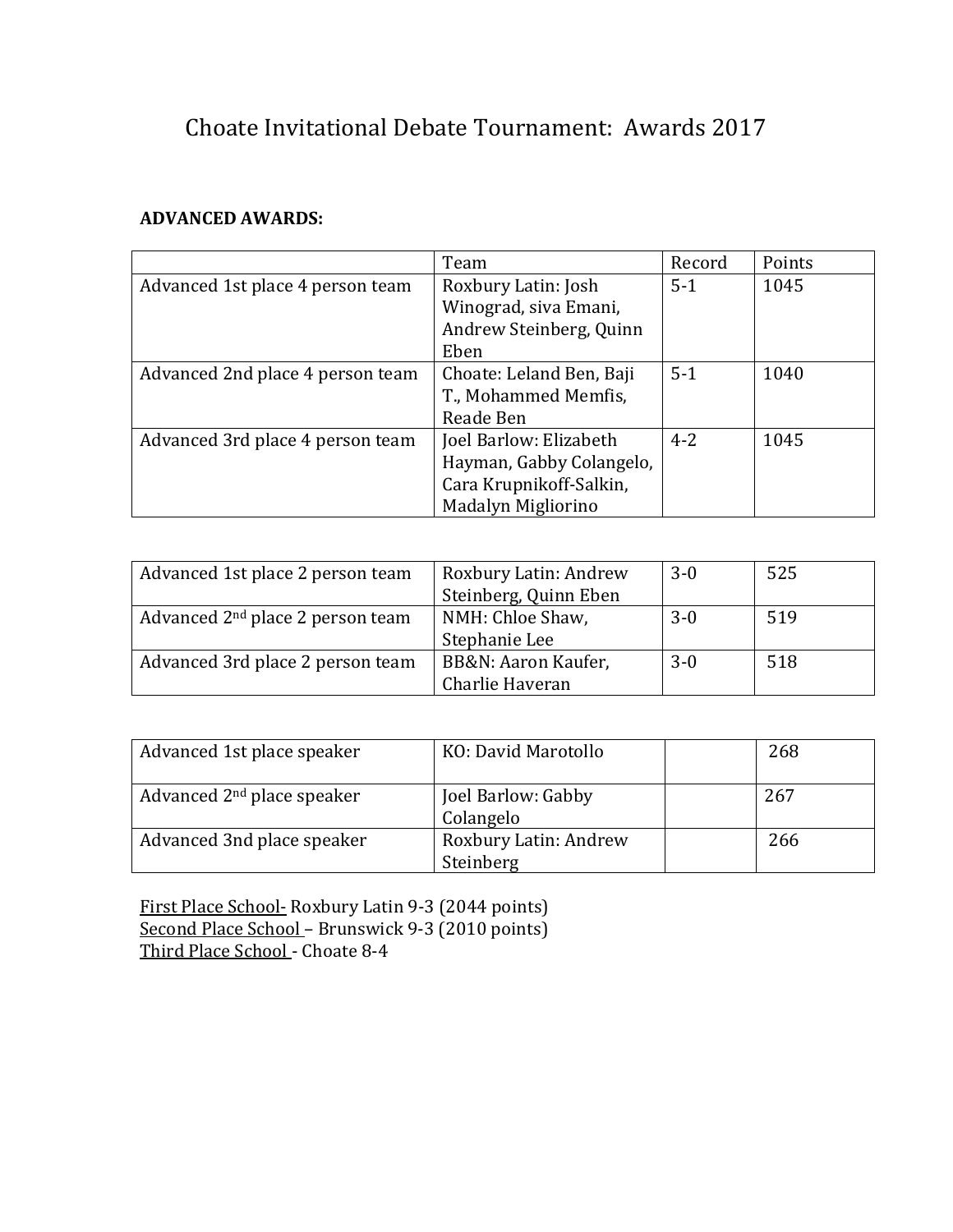| # | <b>SCHOOL</b>                     | <b>NAME</b>                           | <b>ROUND1</b>                                  |                         |                  |                 |    | <b>ROUND 2</b>          |              |                 |    | ROUND <sub>3</sub>      |                  |                 | total pts. | SPEAKER SPEAKER TEAM TEAM<br><b>RIR</b> total | WINS PTS.      |     | <b>WINS</b>    | SCHOOLSCHOOL<br><b>POINTS</b> |
|---|-----------------------------------|---------------------------------------|------------------------------------------------|-------------------------|------------------|-----------------|----|-------------------------|--------------|-----------------|----|-------------------------|------------------|-----------------|------------|-----------------------------------------------|----------------|-----|----------------|-------------------------------|
|   | <b>ADVANCED</b><br><b>RESULTS</b> |                                       | PTS RIR W/L OPP PTS RIRW/L OPP PTS RIR W/L OPP |                         |                  |                 |    |                         |              |                 |    |                         |                  |                 |            |                                               |                |     |                |                               |
|   | 1 Loomis                          | A Bill Pieroni                        | 86                                             | 4                       | 0                | 4bl             | 86 | 3                       | 0            | 7b              | 87 | 3                       | 0                | 11 <sub>b</sub> | 259        | 10                                            | 0              | 513 | 0              | 1020                          |
|   | 1 Loomis                          | A Eugene Kim                          | 87                                             | 3                       | 0                | 4b              | 81 | 4                       | 0            | 7b              | 86 | 4                       | 0                | 11 <sub>b</sub> | 254        | 11                                            | 0              | 513 | 0              | 1020                          |
|   | 1 Loomis                          | <b>B</b> Dawid Hordejuk               | 84                                             | 3                       | $\boldsymbol{0}$ | 13a             | 87 | 2                       | $\mathbf 0$  | 10a             | 86 | 3                       | $\pmb{0}$        | 6a              | 257        | 8                                             | 0              | 507 | 0              | 1020                          |
|   | 1 Loomis                          | <b>B</b> Sharon Zhou                  | 81                                             | 4                       | $\mathbf 0$      | 13a             | 84 | 4                       | $\mathbf{0}$ | 10a             | 85 | 4                       | $\mathbf 0$      | 6a              | 250        | 12                                            | 0              | 507 | 0              | 1020                          |
|   | 2 Roxbury Latin A Aidan Burke     |                                       | 86                                             | 1                       | 1                | 5 <sub>b</sub>  | 88 | $\overline{c}$          | 0            | 8b              | 84 | 3                       | 0                | 12 <sub>b</sub> | 258        | 6                                             | 1              | 510 | 2              | 1020                          |
|   |                                   | 2 Roxbury Latin A William Connaughton | 84                                             | $\overline{c}$          | $\overline{1}$   | 5 <sub>b</sub>  | 86 | $\overline{\mathbf{4}}$ | $\pmb{0}$    | 8b              | 82 | $\overline{\mathbf{4}}$ | $\boldsymbol{0}$ | 12 <sub>b</sub> | 252        | 10                                            | 1              | 510 | $\overline{2}$ | 1020                          |
|   | 2 Roxbury Latin                   | <b>B</b> Robert Cunningham            | 89                                             | $\overline{1}$          | $\mathbf{1}$     | 14a             | 87 | $\mathbf 1$             | $\mathbf 0$  | 11a             | 83 | 3                       | $\pmb{0}$        | 7a              | 259        | 5                                             | 1              | 510 | $\overline{c}$ | 1020                          |
|   |                                   | 2 Roxbury Latin B John Philippedes    | 86                                             | 3                       | $\mathbf{1}$     | 14a             | 83 | 4                       | $\mathbf{0}$ | 11a             | 82 | $\overline{4}$          | $\Omega$         | 7a              | 251        | 11                                            | $\mathbf{1}$   | 510 | $\overline{2}$ | 1020                          |
|   | 3 Roxbury Latin                   | A Josh Winograd                       | 87                                             | 2                       | 1                | 6bl             | 87 | 3                       |              | 9b              | 84 | 4                       | 0                | 13 <sub>b</sub> | 258        | 9                                             | 2              | 520 | 5              | 1045                          |
|   | 3 Roxbury Latin                   | A Siva Emani                          | 88                                             | $\mathbf 1$             | $\mathbf{1}$     | 6 <sub>b</sub>  | 87 | $\overline{2}$          | $\mathbf{1}$ | 9b              | 87 | $\mathbf{1}$            | $\mathbf 0$      | 13 <sub>b</sub> | 262        | 4                                             | $\overline{c}$ | 520 | 5              | 1045                          |
|   | 3 Roxbury Latin                   | <b>B Andrew Steinberg</b>             | 88                                             | $\mathbf{1}$            | $\mathbf 1$      | 15a             | 90 | 4                       | $\mathbf{1}$ | 12a             | 88 | $\mathbf 1$             | $\mathbf{1}$     | 8a              | 266        | 6                                             | 3              | 525 | 5              | 1045                          |
|   | 3 Roxbury Latin                   | <b>B</b> Quinn Ebben                  | 87                                             | $\overline{2}$          | $\mathbf{1}$     | 15a             | 86 | $\mathbf 1$             | $\mathbf{1}$ | 12a             | 86 | 3                       | $\mathbf{1}$     | 8a              | 259        | 6                                             | 3              | 525 | 5              | 1045                          |
|   | 4 Joel Barlow                     | A Elizabeth Hayman                    | 90                                             | 3                       | 1                | 7b              | 89 | 2                       | 1            | 10 <sub>b</sub> | 81 | 4                       | 0                | 14 <sub>b</sub> | 260        | 9                                             | $\overline{c}$ | 527 | 4              | 1045                          |
|   | 4 Joel Barlow                     | A Gabby Colangelo                     | 91                                             | $\mathbf 1$             | $\mathbf{1}$     | 7b              | 90 | $\mathbf 1$             | $\mathbf 1$  | 10 <sub>b</sub> | 86 | $\overline{c}$          | 0                | 14 <sub>b</sub> | 267        | 4                                             | 2              | 527 | 4              | 1045                          |
|   | 4 Joel Barlow                     | <b>B Cara Krupnikoff-Salkin</b>       | 88                                             | $\mathbf 1$             | $\mathbf{1}$     | 1a              | 87 | 1                       | $\mathbf 0$  | 13a             | 86 | 3                       | $\mathbf{1}$     | 9a              | 261        | 5                                             | $\overline{c}$ | 518 | 4              | 1045                          |
|   | 4 Joel Barlow                     | <b>B</b> Madalyn Migliorino           | 87                                             | $\overline{2}$          | $\mathbf{1}$     | 1a              | 83 | 4                       | $\mathbf{0}$ | 13a             | 87 | $\mathbf{1}$            | $\mathbf{1}$     | 9a              | 257        | $\overline{7}$                                | $\overline{2}$ | 518 | 4              | 1045                          |
| 5 |                                   |                                       | 85                                             | $\overline{c}$          | 1                | 8b              | 88 | 2                       | 1            | 11 <sub>b</sub> | 82 | 4                       | 0                | 15 <sub>b</sub> | 255        | 8                                             | $\overline{c}$ | 514 | 4              | 1032                          |
|   | Joel Barlow                       | A Branden Fernandes                   |                                                |                         |                  |                 |    |                         |              |                 |    |                         |                  |                 |            |                                               |                |     |                |                               |
|   | 5 Joel Barlow                     | A Will Rief                           | 87                                             | 1                       | $\mathbf{1}$     | 8b              | 89 | 1                       | 1            | 11 <sub>b</sub> | 83 | 3                       | 0                | 15 <sub>b</sub> | 259        | 5                                             | $\overline{c}$ | 514 | 4              | 1032                          |
|   | 5 Joel Barlow                     | <b>B</b> Max Matejka                  | 82                                             | 3                       | $\mathbf 0$      | 2a              | 86 | $\overline{2}$          | $\mathbf{1}$ | 14a             | 88 | $\overline{\mathbf{4}}$ | $\mathbf{1}$     | 10a             | 256        | 9                                             | $\overline{2}$ | 518 | 4              | 1032                          |
|   | 5 Joel Barlow                     | <b>B</b> Franklin Speck               | 80                                             | 4                       | 0                | 2a              | 90 | $\mathbf 1$             | $\mathbf{1}$ | 14a             | 92 | 1                       | $\mathbf{1}$     | 10a             | 262        | 6                                             | $\overline{2}$ | 518 | 4              | 1032                          |
|   | 6 Joel Barlow                     | A Joseoh Redmond                      | 87                                             | $\overline{c}$          | 0                | 9b              | 89 | 3                       | 0            | 12 <sub>b</sub> | 87 | 2                       | 1                | 1 <sub>b</sub>  | 263        | 7                                             | 1              | 525 | 1              | 1024                          |
|   | 6 Joel Barlow                     | A Niki Edupuganti                     | 86                                             | $\overline{\mathbf{4}}$ | $\pmb{0}$        | 9b              | 88 | 4                       | 0            | 12 <sub>b</sub> | 88 | $\mathbf{1}$            | $\mathbf{1}$     | 1 <sub>b</sub>  | 262        | 9                                             | $\mathbf{1}$   | 525 | 1              | 1024                          |
|   | 6 Joel Barlow                     | <b>B</b> Sophie Bacas                 | 83                                             | 4                       | $\boldsymbol{0}$ | 3a              | 82 | $\overline{c}$          | $\mathbf 0$  | 15a             | 86 | 3                       | $\mathbf 0$      | 11a             | 251        | 9                                             | 0              | 499 | 1              | 1024                          |
|   | 6 Joel Barlow                     | <b>B</b> Jacob Paquette               | 84                                             | 3                       | 0                | 3a              | 79 | 4                       | $\mathbf{0}$ | 15a             | 85 | $\overline{4}$          | $\mathbf 0$      | 11a             | 248        | 11                                            | $\Omega$       | 499 | 1              | 1024                          |
|   | 7 Choate                          | A Leland Ben                          | 86                                             | 1                       | 1                | 10 <sub>b</sub> | 90 |                         | 1            | 13 <sub>b</sub> | 84 | 1                       |                  | 2 <sub>b</sub>  | 260        | 3                                             | 3              | 515 | 5              | 1040                          |
|   | 7 Choate                          | A Baji Tumendemberel                  | 85                                             | $\overline{\mathbf{c}}$ | $\mathbf{1}$     | 10 <sub>b</sub> | 87 | 3                       | $\mathbf 1$  | 13 <sub>b</sub> | 83 | $\boldsymbol{2}$        | $\mathbf{1}$     | 2 <sub>b</sub>  | 255        | $\overline{7}$                                | 3              | 515 | 5              | 1040                          |
|   | 7 Choate                          | <b>B</b> Mohammed Memfis              | 90                                             | $\overline{c}$          | $\mathbf 0$      | 4a              | 86 | $\overline{2}$          | $\mathbf{1}$ | 1a              | 88 | $\mathbf{1}$            | $\mathbf{1}$     | 12a             | 264        | 5                                             | $\overline{c}$ | 525 | 5              | 1040                          |
|   | 7 Choate                          | <b>B</b> Reade Ben                    | 88                                             | 4                       | $\overline{0}$   | 4al             | 87 | 1                       | $\mathbf{1}$ | 1a              | 86 | 3                       | 1                | 12a             | 261        | 8                                             | $\overline{2}$ | 525 | 5              | 1040                          |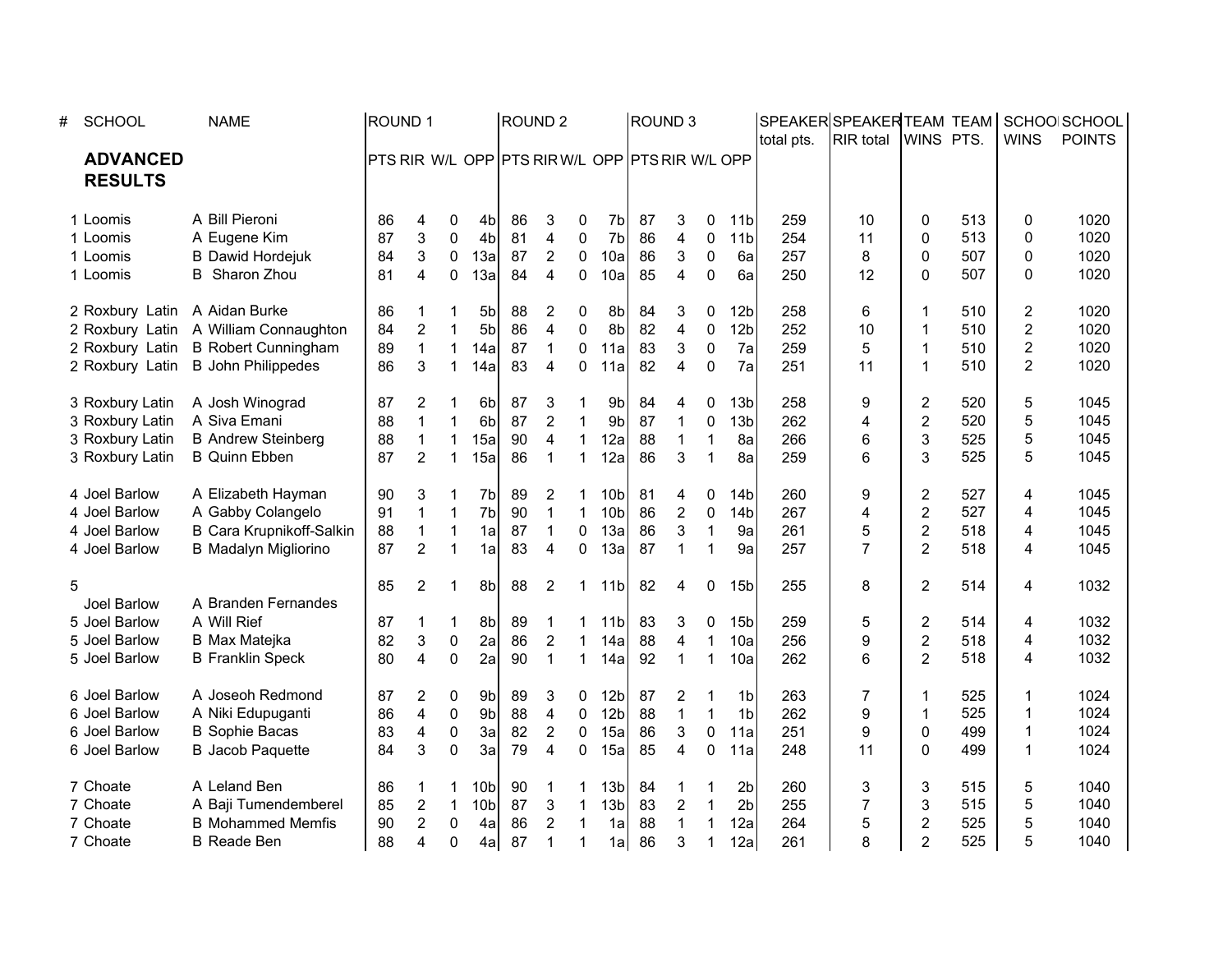| 8 Choate           | A Imran Hyder                  | 85 | 3                         | 0                | 11 <sub>b</sub> | 85 | $\overline{2}$ | 1            | 14b             | 85 | 4                       | 0            | 3 <sub>b</sub>  | 255 | 9              | 1                       | 512 | $\overline{\mathbf{c}}$ | 1026 |
|--------------------|--------------------------------|----|---------------------------|------------------|-----------------|----|----------------|--------------|-----------------|----|-------------------------|--------------|-----------------|-----|----------------|-------------------------|-----|-------------------------|------|
| 8 Choate           | A Cecilia Zhou                 | 84 | 4                         | $\mathbf 0$      | 11 <sub>b</sub> | 86 | $\mathbf{1}$   | $\mathbf{1}$ | 14 <sub>b</sub> | 87 | $\overline{2}$          | 0            | 3 <sub>b</sub>  | 257 | $\overline{7}$ | 1                       | 512 | $\overline{c}$          | 1026 |
| 8 Choate           | <b>B</b> Mpilo Norris          | 83 | 3                         | $\boldsymbol{0}$ | 5a              | 90 | $\mathbf{1}$   | $\mathbf 1$  | 2a              | 86 | 4                       | 0            | 13a             | 259 | 8              | 1                       | 514 | $\overline{c}$          | 1026 |
| 8 Choate           | <b>B</b> Melody Li             | 81 | 4                         | $\pmb{0}$        | 5a              | 87 | 3              | $\mathbf{1}$ | 2a              | 87 | $\overline{2}$          | 0            | 13a             | 255 | 9              | $\mathbf{1}$            | 514 | $\overline{c}$          | 1026 |
|                    |                                |    |                           |                  |                 |    |                |              |                 |    |                         |              |                 |     |                |                         |     |                         |      |
| 9 Exeter           | A Bokyoung Kim                 | 81 | 4                         | 0                | 12 <sub>b</sub> | 86 | $\overline{c}$ | 0            | 15 <sub>b</sub> | 85 | 4                       | 0            | 4 <sub>b</sub>  | 252 | 10             | 0                       | 509 | $\overline{c}$          | 1029 |
| 9 Exeter           | A Aivant Goyal                 | 85 | $\mathbf 1$               | 0                | 12 <sub>b</sub> | 86 | 3              | 0            | 15 <sub>b</sub> | 86 | $\overline{c}$          | 0            | 4 <sub>b</sub>  | 257 | 6              | 0                       | 509 | $\overline{c}$          | 1029 |
| 9 Exeter           | <b>B</b> Emily Green           | 86 | 3                         | $\mathbf{1}$     | 6a              | 86 | $\mathbf 1$    | $\pmb{0}$    | 3a              | 86 | 3                       | 1            | 14a             | 258 | 7              | $\overline{\mathbf{c}}$ | 520 | 2                       | 1029 |
| 9 Exeter           | <b>B</b> Tim Han               | 88 | $\mathbf{1}$              | $\mathbf{1}$     | 6a              | 87 | 4              | $\mathbf{0}$ | 3a              | 87 | $\mathbf{1}$            | 1            | 14a             | 262 | 6              | $\overline{2}$          | 520 | 2                       | 1029 |
| 10 KO              | A Connor O'Loughlin            | 89 | $\mathbf 1$               | 1                | 13 <sub>b</sub> | 86 | 3              | 1            | 1bl             | 88 | 3                       | 0            | 5b              | 263 | 7              | $\overline{\mathbf{c}}$ | 531 | $\overline{\mathbf{c}}$ | 1029 |
| 10 KO              | A David Marottolo              | 89 | $\boldsymbol{2}$          | $\mathbf{1}$     | 13 <sub>b</sub> | 88 | $\mathbf 1$    | $\mathbf{1}$ | 1 <sub>b</sub>  | 91 | $\boldsymbol{2}$        | $\mathbf{0}$ | 5b              | 268 | 5              | $\overline{2}$          | 531 | $\overline{c}$          | 1029 |
| 10 KO              | <b>B</b> Dan Carroll           | 84 | 3                         | $\mathbf 0$      | 7a              | 79 | 4              | $\pmb{0}$    | 4a              | 86 | $\overline{c}$          | 0            | 15a             | 249 | 9              | 0                       | 498 | $\overline{c}$          | 1029 |
| 10 KO              | <b>B</b> Rob Downes            | 84 | 4                         | $\mathbf 0$      | 7a              | 81 | 3              | $\mathbf{0}$ | 4a              | 84 | 3                       | 0            | 15a             | 249 | 10             | 0                       | 498 | $\overline{2}$          | 1029 |
|                    |                                |    |                           |                  |                 |    |                |              |                 |    |                         |              |                 |     |                |                         |     |                         |      |
| <b>11 BB&amp;N</b> | A Elisa Tabor                  | 86 | 4                         | 0                | 14 <sub>b</sub> | 86 | $\overline{c}$ | 1            | 2 <sub>b</sub>  | 87 | $\overline{\mathbf{c}}$ | 1            | 6b              | 259 | 8              | 2                       | 519 | 4                       | 1036 |
| <b>11 BB&amp;N</b> | A Jacob Licht                  | 87 | 3                         | $\mathbf 0$      | 14 <sub>b</sub> | 85 | 3              | $\mathbf{1}$ | 2 <sub>b</sub>  | 88 | $\mathbf{1}$            | $\mathbf 1$  | 6b              | 260 | 7              | $\overline{2}$          | 519 | 4                       | 1036 |
| <b>11 BB&amp;N</b> | <b>B</b> Sophie Collins-Arroyo | 85 | $\overline{2}$            | $\mathbf{1}$     | 8a              | 85 | 4              | $\pmb{0}$    | 5a              | 87 | $\overline{2}$          | $\mathbf 1$  | 1a              | 257 | 8              | $\overline{2}$          | 517 | 4                       | 1036 |
| 11 BB&N            | <b>B</b> Adam Levin            | 86 | $\mathbf{1}$              | $\mathbf{1}$     | 8a              | 86 | 3              | $\mathbf 0$  | 5a              | 88 | $\mathbf{1}$            | $\mathbf 1$  | 1a              | 260 | 5              | $\overline{2}$          | 517 | 4                       | 1036 |
| <b>12 BB&amp;N</b> | A Talia Belz                   | 84 | 3                         | $\mathbf 1$      | 15 <sub>b</sub> | 88 | $\overline{2}$ | $\pmb{0}$    | 3 <sub>b</sub>  | 84 | 4                       | 0            | 7b              | 256 | 9              | 1                       | 516 | 4                       | 1034 |
| <b>12 BB&amp;N</b> | A Armando Hazaveh              | 87 | $\mathbf{1}$              | $\mathbf{1}$     | 15 <sub>b</sub> | 87 | 3              | 0            | 3b              | 86 | $\overline{2}$          | 0            | 7b              | 260 | 6              | 1                       | 516 | 4                       | 1034 |
| <b>12 BB&amp;N</b> | <b>B</b> Aaron Kaufer          | 84 | $\overline{c}$            | $\mathbf{1}$     | 9a              | 92 | $\mathbf{1}$   | $\mathbf 1$  | 6a              | 84 | $\boldsymbol{2}$        | 1            | 2a              | 260 | 5              | 3                       | 518 | 4                       | 1034 |
| <b>12 BB&amp;N</b> | <b>B</b> Charlie Heveran       | 83 | 3                         | $\mathbf{1}$     | 9a              | 90 | $\overline{c}$ | $\mathbf{1}$ | 6a              | 85 | $\mathbf{1}$            | 1            | 2a              | 258 | 6              | 3                       | 518 | 4                       | 1034 |
|                    |                                |    |                           |                  |                 |    |                |              |                 |    |                         |              |                 |     |                |                         |     |                         |      |
| 13 NMH             | A Chloe Shaw                   | 88 | 1                         | 1                | 1bl             | 86 | $\overline{c}$ | 1            | 4b              | 88 | $\mathbf{1}$            | 1            | 8b              | 262 | 4              | 3                       | 519 | 4                       | 1036 |
| 13 NMH             | A Stephanie Lee                | 86 | $\overline{2}$            | $\mathbf{1}$     | 1 <sub>b</sub>  | 85 | 3              | $\mathbf{1}$ | 4b              | 86 | 3                       | $\mathbf 1$  | 8b              | 257 | 8              | 3                       | 519 | 4                       | 1036 |
| 13 NMH             | <b>B</b> Lydia Smith           | 87 | 3                         | $\boldsymbol{0}$ | 10a             | 84 | 4              | 0            | 7a              | 86 | $\overline{c}$          | 1            | 3a              | 257 | 9              | 1                       | 517 | 4                       | 1036 |
| 13 NMH             | <b>B</b> Flo Auerbach          | 87 | 4                         | $\mathbf 0$      | 10a             | 88 | $\overline{c}$ | $\Omega$     | 7a              | 85 | 3                       | $\mathbf 1$  | 3a              | 260 | 9              | 1                       | 517 | 4                       | 1036 |
| 14 NMH             | A Claire Fishman               | 86 | 4                         | 0                | 2 <sub>b</sub>  | 81 | 3              | 0            | 5b              | 85 | 4                       | $\pmb{0}$    | 9b              | 252 | 11             | 0                       | 500 | $\overline{\mathbf{c}}$ | 1018 |
| 14 NMH             | A Natalia Dorogi               | 81 | $\overline{2}$            | $\mathbf 0$      | 2 <sub>b</sub>  | 81 | 4              | 0            | 5b              | 86 | $\overline{c}$          | $\pmb{0}$    | 9b              | 248 | 8              | 0                       | 500 | $\overline{c}$          | 1018 |
| 14 NMH             | <b>B</b> Melvin Mercado        | 87 | $\overline{2}$            | $\mathbf{1}$     | 11a             | 84 | 3              | $\pmb{0}$    | 8a              | 85 | 3                       | 1            | 4a              | 256 | 8              | $\overline{c}$          | 518 | $\overline{c}$          | 1018 |
| 14 NMH             | <b>B</b> Brooke Stephenson     | 89 | $\mathbf 1$               | $\mathbf{1}$     | 11a             | 84 | 4              | $\mathbf 0$  | 8a              | 89 | $\mathbf{1}$            | 1            | 4a              | 262 | 6              | $\overline{2}$          | 518 | $\overline{c}$          | 1018 |
|                    |                                |    |                           |                  |                 |    |                |              |                 |    |                         |              |                 |     |                |                         |     |                         |      |
| 15 Brunswick       | A Keshav Raghavan              | 85 | $\ensuremath{\mathsf{3}}$ | 0                | 3 <sub>b</sub>  | 84 | -1             | 1            | 6b              | 87 | 1                       | 1            | 10 <sub>b</sub> | 256 | 5              | $\overline{\mathbf{c}}$ | 504 | 4                       | 1020 |
| 15 Brunswick       | A Jack Kulesh                  | 84 | 4                         | $\mathbf 0$      | 3 <sub>b</sub>  | 80 | 3              | $\mathbf{1}$ | 6 <sub>b</sub>  | 84 | 4                       | $\mathbf 1$  | 10 <sub>b</sub> | 248 | 11             | $\overline{2}$          | 504 | 4                       | 1020 |
| 15 Brunswick       | <b>B</b> Diego Jasson          | 85 | $\overline{c}$            | $\pmb{0}$        | 12a             | 85 | 4              | $\mathbf 1$  | 9a              | 88 | $\boldsymbol{2}$        | $\mathbf{1}$ | 5a              | 258 | 8              | $\overline{c}$          | 516 | 4                       | 1020 |
| 15 Brunswick       | <b>B</b> Wesley Peisch         | 83 | 4                         | 0                | 12a             | 87 | 1              | 1            | 9a              | 88 | 1                       | 1            | 5a              | 258 | 6              | $\overline{2}$          | 516 | 4                       | 1020 |
|                    |                                |    |                           |                  |                 |    |                |              |                 |    |                         |              |                 |     |                |                         |     |                         |      |
|                    |                                |    |                           |                  |                 |    |                |              |                 |    |                         |              |                 |     |                |                         |     |                         |      |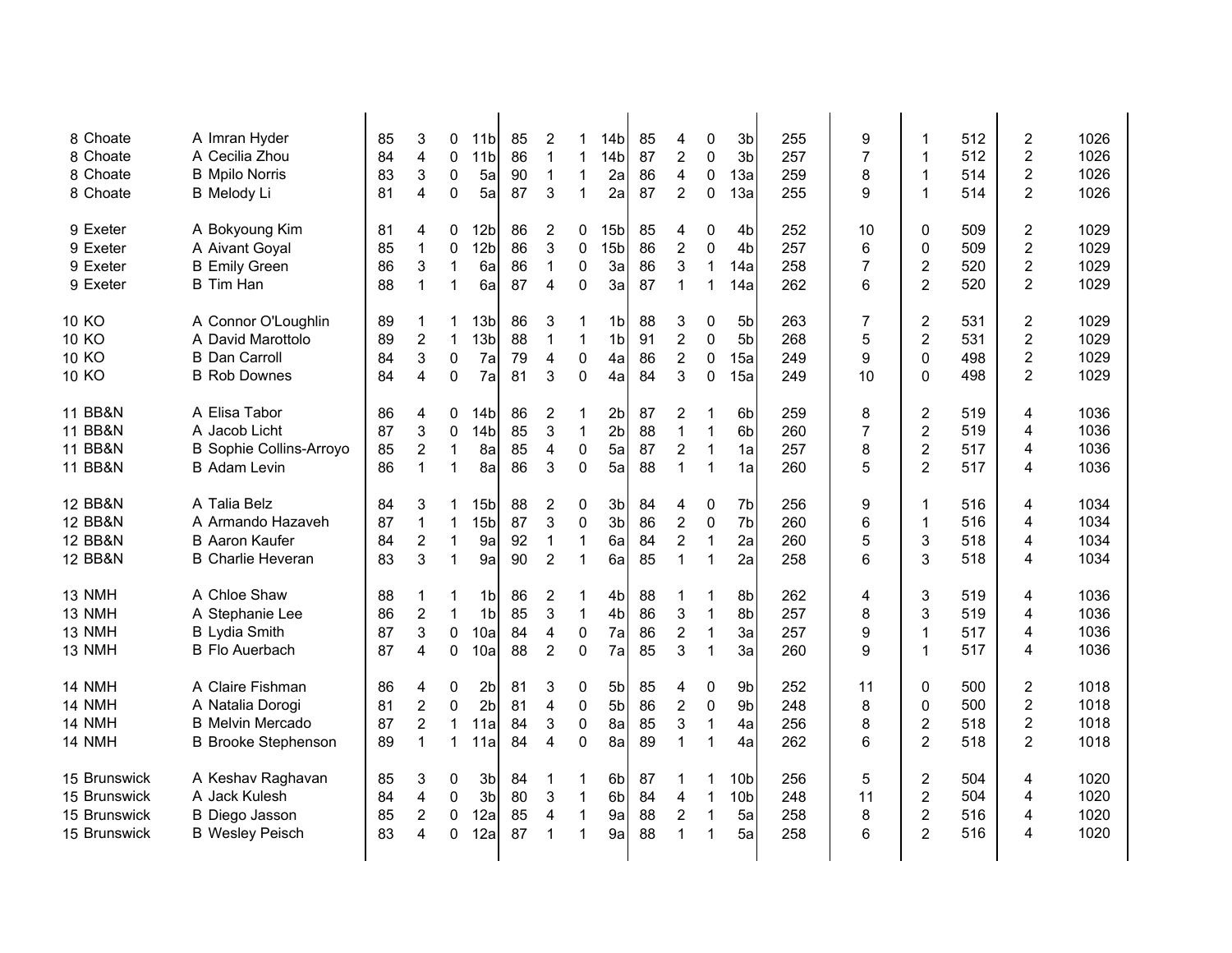|                       | A  | B                                | $\overline{c}$ | D                                          | Е                  | F                       | G                          | H               |                 |                                           | K                             |                 | M               | N<br>O                                    | P                                | Q                | R                | S                            | т                | U                                | $\vee$                  |
|-----------------------|----|----------------------------------|----------------|--------------------------------------------|--------------------|-------------------------|----------------------------|-----------------|-----------------|-------------------------------------------|-------------------------------|-----------------|-----------------|-------------------------------------------|----------------------------------|------------------|------------------|------------------------------|------------------|----------------------------------|-------------------------|
| $\mathbf 1$           | l# | <b>SCHOOL</b>                    |                | <b>NAME</b>                                | ROUND <sub>1</sub> |                         |                            |                 | <b>ROUND 2</b>  |                                           |                               |                 | <b>ROUND 3</b>  |                                           |                                  | <b>SPEAKER</b>   | <b>SPEAKER</b>   | <b>TEAM</b>                  | <b>TEAM</b>      | <b>SCHOOL</b>                    | <b>SCHOOL</b>           |
| $\overline{2}$        |    |                                  |                |                                            |                    |                         |                            |                 |                 |                                           |                               |                 |                 |                                           |                                  | total pts.       | <b>RIR</b> total | <b>WINS</b>                  | PTS.             | <b>WINS</b>                      | <b>POINTS</b>           |
| 3                     |    | <b>NOVICE</b>                    |                |                                            | PTS RIR W/L        |                         |                            | OPP PTS RIR W/L |                 |                                           |                               |                 |                 | OPP PTS RIR W/L                           | <b>OPP</b>                       |                  |                  |                              |                  |                                  |                         |
| 4                     |    | <b>RESULTS</b>                   |                |                                            |                    |                         |                            |                 |                 |                                           |                               |                 |                 |                                           |                                  |                  |                  |                              |                  |                                  |                         |
| $\overline{5}$        |    |                                  |                |                                            |                    |                         |                            |                 |                 |                                           |                               |                 |                 |                                           |                                  |                  |                  |                              |                  |                                  |                         |
| $6\overline{6}$       |    | 1 Roxbury Latir A Avi Attar      |                |                                            | 85                 | $\overline{3}$          | $\mathbf{1}$               | 3 <sub>b</sub>  | $\overline{87}$ | 3                                         | $\mathbf 1$                   | 4 <sub>b</sub>  | 80              | $\mathbf{1}$<br>$\mathbf{1}$              | 9 <sub>b</sub>                   | $\overline{252}$ | $\overline{7}$   | 3                            | 509              | 4                                | 999                     |
| $\overline{7}$        |    |                                  |                | 1 Roxbury Latin A Hari Narayanan           | 89                 | $\overline{1}$          | 1                          | 3 <sub>b</sub>  | 89              | $\overline{1}$                            | 1                             | 4 <sub>b</sub>  | $\overline{79}$ | $\overline{2}$<br>1                       | 9 <sub>b</sub>                   | 257              | 4                | 3                            | 509              | 4                                | 999                     |
| $\overline{8}$        |    |                                  |                | 1 Roxbury Latil B Tomas Gustafsson         | $\overline{82}$    | $\overline{2}$          | $\mathbf 0$                | 9a              | 81              | $\overline{\mathbf{4}}$                   | $\mathbf 0$                   | 8a              | 85              | $\mathbf{1}$<br>$\mathbf{1}$              | 3a                               | 248              | $\overline{7}$   | $\mathbf{1}$                 | 490              | $\overline{4}$                   | 999                     |
| $\overline{9}$        |    |                                  |                | 1 Roxbury Latin B Quito Sanchez            | $\overline{77}$    | $\overline{4}$          | $\overline{0}$             | 9a              | 84              | 3                                         | $\overline{0}$                | 8a              | 81              | $\overline{2}$                            | $\mathbf{1}$<br>3a               | $\overline{242}$ | 9                | $\mathbf{1}$                 | 490              | $\overline{4}$                   | 999                     |
| 10                    |    |                                  |                |                                            |                    |                         |                            |                 |                 |                                           |                               |                 |                 |                                           |                                  |                  |                  |                              |                  |                                  |                         |
| 11                    |    | 2 Ethel Walker   A Alexis Berard |                |                                            | 79                 | $\overline{4}$          | $\mathbf 0$                | 4b              | 75              | 4                                         | $\mathbf 0$                   | 5b              | 71              | 3<br>$\mathbf{1}$                         | 10 <sub>b</sub>                  | 225              | 11               | $\overline{1}$               | 452              | $\mathbf{1}$                     | 917                     |
| 12                    |    | 2 Ethel Walker                   |                | A Bea Ballou                               | 82                 | $\overline{2}$          | $\mathbf 0$                | 4 <sub>b</sub>  | $\overline{75}$ | $\overline{3}$                            | $\overline{0}$                | 5 <sub>b</sub>  | $\overline{70}$ | $\overline{4}$<br>$\overline{1}$          | 10 <sub>b</sub>                  | $\overline{227}$ | 9                | $\mathbf{1}$                 | 452              | $\overline{1}$                   | $\overline{917}$        |
| 13                    |    | 2 Ethel Walker   B               |                | Isabelle Chen                              | $\overline{71}$    | $\overline{\mathbf{4}}$ | $\mathbf 0$                | 10a             | 77              | $\overline{c}$                            | $\pmb{0}$                     | 9a              | 84              | $\overline{3}$<br>$\mathbf 0$             | 4a                               | 232              | 9                | 0                            | 465              | $\overline{1}$                   | $\overline{917}$        |
| 14                    |    |                                  |                | 2 Ethel Walker   B Hannah Schweitzer       | $\overline{74}$    | $\overline{3}$          | $\mathbf 0$                | 10a             | $\overline{76}$ | 3                                         | $\mathbf 0$                   | $\overline{9a}$ | 83              | $\overline{4}$<br>$\mathbf 0$             | 4a                               | 233              | $\overline{10}$  | $\Omega$                     | 465              | $\mathbf{1}$                     | $\overline{917}$        |
| 15                    |    |                                  |                |                                            |                    |                         |                            |                 |                 |                                           |                               |                 |                 |                                           |                                  |                  |                  |                              |                  |                                  |                         |
| 16                    |    | 3 Joel Barlow                    |                | A Eren Snover                              | 83                 | $\mathbf{3}$            | $\mathbf{0}$               | 5b              | 83              | 3                                         | 0                             | 6 <sub>b</sub>  | 80              | 4<br>$\mathbf 0$                          | 1 <sub>b</sub>                   | 246              | 10               | $\Omega$                     | 494              | $\Omega$                         | 985                     |
| $\overline{17}$       |    | 3 Joel Barlow                    |                | A Anna Speck                               | 82                 | $\overline{4}$          | $\mathbf 0$                | 5 <sub>b</sub>  | 85              | $\overline{c}$                            | $\overline{0}$                | 6b              | 81              | $\overline{3}$<br>$\mathbf 0$             | 1 <sub>b</sub>                   | 248              | 9                | $\mathbf 0$                  | 494              | $\mathbf 0$                      | 985                     |
| $\overline{18}$       |    | 3 Joel Barlow                    |                | <b>B</b> Lily Tencic                       | 81                 | $\overline{4}$          | $\mathbf 0$                | 1a              | $\overline{72}$ | $\overline{4}$                            | $\Omega$                      | 10a             | 84              | $\overline{4}$<br>$\mathbf 0$             | 5a                               | 237              | 12               | $\mathbf 0$                  | 491              | $\mathbf 0$                      | 985                     |
| 19                    |    | 3 Joel Barlow                    |                | <b>B</b> Zachary Shortt                    | 87                 | $\overline{2}$          | $\mathbf{0}$               | 1a              | 80              | 3                                         | $\Omega$                      | 10a             | 87              | $\overline{2}$<br>$\mathbf 0$             | 5a                               | 254              | $\overline{7}$   | $\Omega$                     | 491              | $\mathbf 0$                      | 985                     |
| 20                    |    |                                  |                |                                            |                    |                         |                            |                 |                 |                                           |                               |                 |                 |                                           |                                  |                  |                  |                              |                  |                                  |                         |
| 21                    |    | 4 Choate                         |                | A Noah HB                                  | 85                 | $\mathbf{1}$            | $\mathbf 0$                | 6 <sub>b</sub>  | 88              | $\mathbf{1}$                              |                               | $\overline{7b}$ | 86              | $\overline{2}$<br>$\mathbf 1$             | $\overline{2b}$                  | 259              | 4                | $\overline{2}$               | 514              | 3                                | 1020                    |
| $\overline{22}$       |    | 4 Choate                         |                | A Victoria Song                            | 80                 | $\overline{4}$          | $\mathbf 0$                | 6 <sub>b</sub>  | 87              | $\overline{2}$                            | $\mathbf{1}$                  | 7 <sub>b</sub>  | 88              | $\overline{1}$<br>$\overline{1}$          | 2 <sub>b</sub>                   | 255              | $\overline{7}$   | $\overline{2}$               | $\overline{514}$ | $\overline{3}$                   | 1020                    |
| 23                    |    | 4 Choate                         |                | <b>B</b> Jack Miley                        | 80                 | $\overline{3}$          | 1                          | $\overline{2a}$ | 89              | $\overline{2}$                            | $\overline{0}$                | 1a              | 82              | $\overline{\mathbf{4}}$<br>$\overline{0}$ | 6a                               | 251              | 9                | 1                            | 506              | $\overline{3}$                   | 1020                    |
| 24                    |    | 4 Choate                         |                | <b>B</b> Michelle Zhuang                   | 85                 | 1                       | 1                          | 2a              | 85              | $\overline{4}$                            | $\mathbf 0$                   | 1a              | 85              | $\overline{2}$<br>$\mathbf 0$             | 6a                               | 255              | $\overline{7}$   | $\mathbf{1}$                 | 506              | $\overline{3}$                   | 1020                    |
| $\overline{25}$       |    |                                  |                |                                            |                    |                         |                            |                 |                 |                                           |                               |                 |                 |                                           |                                  |                  |                  |                              |                  |                                  |                         |
| $\overline{26}$       |    | 5 Exeter                         |                | A Dhruva Nistane                           | 84                 | $\overline{3}$          | 1                          | 7b              | 83              | $\overline{c}$                            | 1                             | 8b              | 88              | $\mathbf{1}$<br>0                         | 3 <sub>b</sub>                   | 255              | 6                | $\overline{c}$               | 510              | 5                                | 1022                    |
| $\overline{27}$       |    | 5 Exeter                         |                | A Daniel Kang                              | 86                 | $\overline{1}$          | $\mathbf{1}$               | 7 <sub>b</sub>  | 84              | $\mathbf{1}$                              | $\mathbf{1}$                  | 8 <sub>b</sub>  | 85              | $\overline{3}$<br>$\mathbf 0$             | 3 <sub>b</sub>                   | 255              | 5                | $\overline{2}$               | 510              | $\overline{5}$                   | 1022                    |
| 28                    |    | 5 Exeter                         | B              | Calvin Chai Onn                            | $\overline{87}$    | 1                       | $\mathbf{1}$               | 3a              | 86              | $\mathbf{1}$                              | $\mathbf{1}$                  | 2a              | 84              | $\overline{a}$<br>$\mathbf{1}$            | 7a                               | 257              | 4                | 3                            | $\overline{512}$ | $\overline{5}$                   | 1022                    |
| 29                    |    | 5 Exeter                         |                | <b>B</b> Luca Cantone                      | 85                 | $\overline{2}$          | 1                          | 3a              | 85              | $\overline{2}$                            | $\mathbf{1}$                  | 2a              | 85              | $\mathbf{1}$<br>$\mathbf{1}$              | 7a                               | 255              | 5                | 3                            | 512              | 5                                | 1022                    |
| 30                    |    |                                  |                |                                            |                    |                         |                            |                 |                 |                                           |                               |                 |                 |                                           |                                  |                  |                  |                              |                  |                                  |                         |
| 31                    |    | $\overline{6}$ Exeter            |                | A Gavin Cotter                             | 81                 | $\overline{4}$          | $\mathbf{0}$               | 8 <sub>b</sub>  | $\mathbf{1}$    | 84                                        |                               | 9 <sub>b</sub>  | $\overline{84}$ | 3<br>$\mathbf{1}$                         | 4 <sub>b</sub>                   | 166              | $\overline{91}$  | $\overline{2}$               | 421              | 5                                | 928                     |
| 32                    |    | 6 Exeter                         |                | A Brian Liu                                | $\overline{83}$    | $\overline{2}$          | $\mathbf 0$                | 8 <sub>b</sub>  | $\overline{86}$ | $\mathbf{1}$                              | $\mathbf{1}$                  | 9 <sub>b</sub>  | $\overline{86}$ | $\mathbf 1$<br>$\mathbf{1}$               | 4 <sub>b</sub>                   | 255              | 4                | $\overline{c}$               | 421              | $\overline{5}$                   | 928                     |
| 33                    |    | 6 Exeter                         | B              | Aditya Gowlikar                            | 83                 | $\overline{2}$          | $\mathbf{1}$               | 4a              | 82              | $\overline{\mathbf{4}}$                   | $\mathbf{1}$                  | 3a              | 87              | $\overline{2}$<br>$\mathbf{1}$            | 8a                               | 252              | 8                | 3                            | 507<br>507       | $\overline{5}$<br>$\overline{5}$ | 928                     |
| 34<br>35              |    | 6 Exeter                         |                | <b>B</b> Ryan Miller                       | $\overline{80}$    | $\overline{3}$          | 1                          | 4a              | 87              | $\mathbf{1}$                              | $\mathbf{1}$                  | 3a              | $\overline{88}$ | $\overline{1}$<br>$\mathbf{1}$            | 8a                               | $\overline{255}$ | 5                | 3                            |                  |                                  | 928                     |
|                       |    |                                  |                |                                            |                    |                         |                            |                 |                 |                                           |                               |                 |                 |                                           |                                  |                  |                  |                              |                  |                                  |                         |
| 36<br>$\overline{37}$ |    | 7KO<br>7KO                       |                | A Elise Gendrich                           | 83<br>80           | 1<br>$\overline{2}$     | $\mathbf{1}$               | 9b              | 84<br>79        | $\overline{c}$                            | 0                             | 10 <sub>b</sub> | 83              | 3<br>0<br>$\overline{4}$                  | 5 <sub>b</sub><br>5 <sub>b</sub> | 250<br>239       | 6                | $\mathbf{1}$                 | 489<br>489       | $\overline{c}$<br>$\overline{2}$ | 978<br>$\overline{978}$ |
| 38                    |    | 7KO                              | A              | Katie Brough<br><b>B</b> Matthew Marottolo | 78                 | $\overline{4}$          | $\mathbf{1}$               | 9 <sub>b</sub>  | 79              | $\overline{4}$<br>$\overline{\mathbf{4}}$ | 0                             | 10 <sub>b</sub> | 80<br>80        | $\mathbf 0$<br>$\overline{4}$             |                                  | 237              | 10<br>12         | $\mathbf{1}$                 | 489              | $\overline{2}$                   | 978                     |
| 39                    |    | 7KO                              |                | <b>B</b> Janvi Sikand                      | 85                 | $\overline{2}$          | $\mathbf 0$<br>$\mathbf 0$ | 5a<br>5a        | 82              | $\overline{3}$                            | $\mathbf 0$<br>$\overline{0}$ | 4a<br>4a        | 85              | $\mathbf{1}$<br>$\mathbf{1}$              | $\mathbf{1}$<br>9a<br>9a         | 252              | 6                | $\mathbf{1}$<br>$\mathbf{1}$ | 489              | $\overline{2}$                   | $\frac{1}{978}$         |
| 40                    |    |                                  |                |                                            |                    |                         |                            |                 |                 |                                           |                               |                 |                 |                                           |                                  |                  |                  |                              |                  |                                  |                         |
| 41                    |    | 8BB&N                            |                | A Avi Madsen                               | 79                 | 1                       | 1                          | 10 <sub>b</sub> | 89              | $\mathbf{1}$                              | 1                             | 1 <sub>b</sub>  | 85              | 3<br>0                                    | 6 <sub>b</sub>                   | 253              | 5                | $\sqrt{2}$                   | 499              | 3                                | $\overline{919}$        |
| 42                    |    | 8BB&N                            | A              | Sam Moscow                                 | 76                 | $\overline{3}$          | $\mathbf 1$                | 10 <sub>b</sub> | $\overline{87}$ | $\boldsymbol{2}$                          | $\mathbf{1}$                  | 1 <sub>b</sub>  | 83              | $\overline{4}$                            | 0<br>6 <sub>b</sub>              | 246              | 9                | $\overline{2}$               | 499              | $\overline{3}$                   | $\overline{919}$        |
| 43                    |    | 8BB&N                            |                | <b>B</b> Lena Rhie                         | 86                 | $\overline{1}$          | $\mathbf{1}$               | 6a              | 81              | 4                                         | $\overline{0}$                | 5a              | 83              | $\overline{4}$<br>$\Omega$                | 10a                              | 250              | 9                | 1                            | 420              | $\overline{3}$                   | $\frac{1}{919}$         |
|                       |    |                                  |                |                                            |                    |                         |                            |                 |                 |                                           |                               |                 |                 |                                           |                                  |                  |                  |                              |                  |                                  |                         |